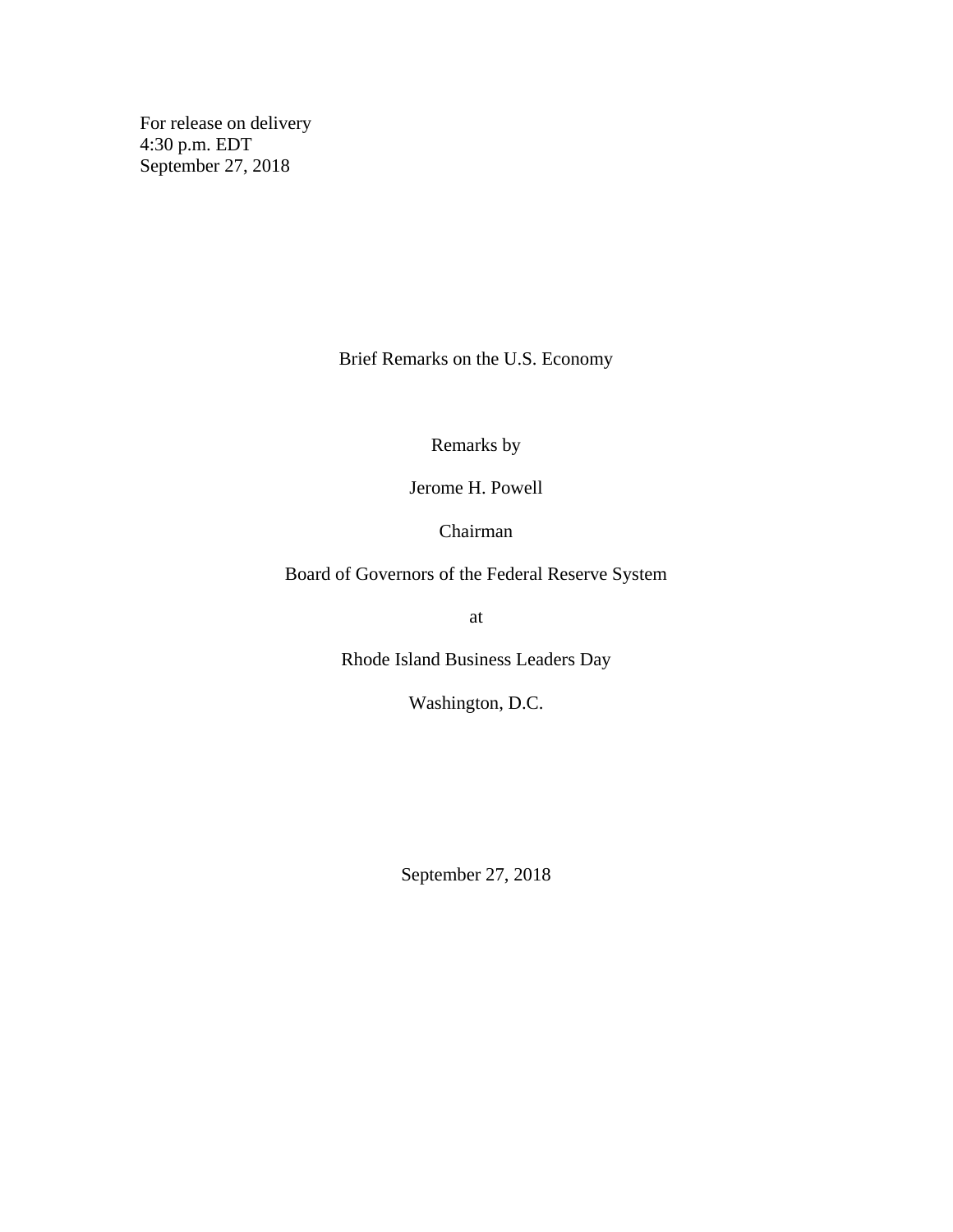Good afternoon. Thank you, Senator Reed, for the kind words and the opportunity to be a part of the annual Rhode Island Business Leaders Day. And thank you, all, for sticking with the program for the last speaker of the day. The Federal Open Market Committee, the body within the Federal Reserve that sets monetary policy, just concluded a meeting yesterday. I plan to talk briefly about how my colleagues and I see the economy evolving and our role in keeping it healthy. Importantly, I want to hear from you. I very much appreciate your views, as business people, of economic conditions where you live and work. And, of course, I will be happy to respond to questions.

Our economy is strong. Growth is running at a healthy clip. Unemployment is low, the number of people working is rising steadily, and wages are up. Inflation is low and stable. All of these developments are very good signs. Of course, that is not to say that everything is perfect. The benefits of this strong economy have not reached all Americans. Many of our country's economic challenges are beyond the scope of the Fed, but we are doing all we can to keep the economy strong and moving forward. That is the best way we can promote an environment in which every American has the opportunity to succeed.

Each time we meet, we face the same question: How can we set monetary policy to best support job growth and low, steady inflation? For many years, this question called for very low interest rates to help an economy that had been damaged by the deep financial crisis that gripped the world 10 years ago. As the economy has steadily gained strength, the Fed has been gradually returning interest rates closer to the levels that are normal in a healthy economy. We took another step on that path yesterday, with a